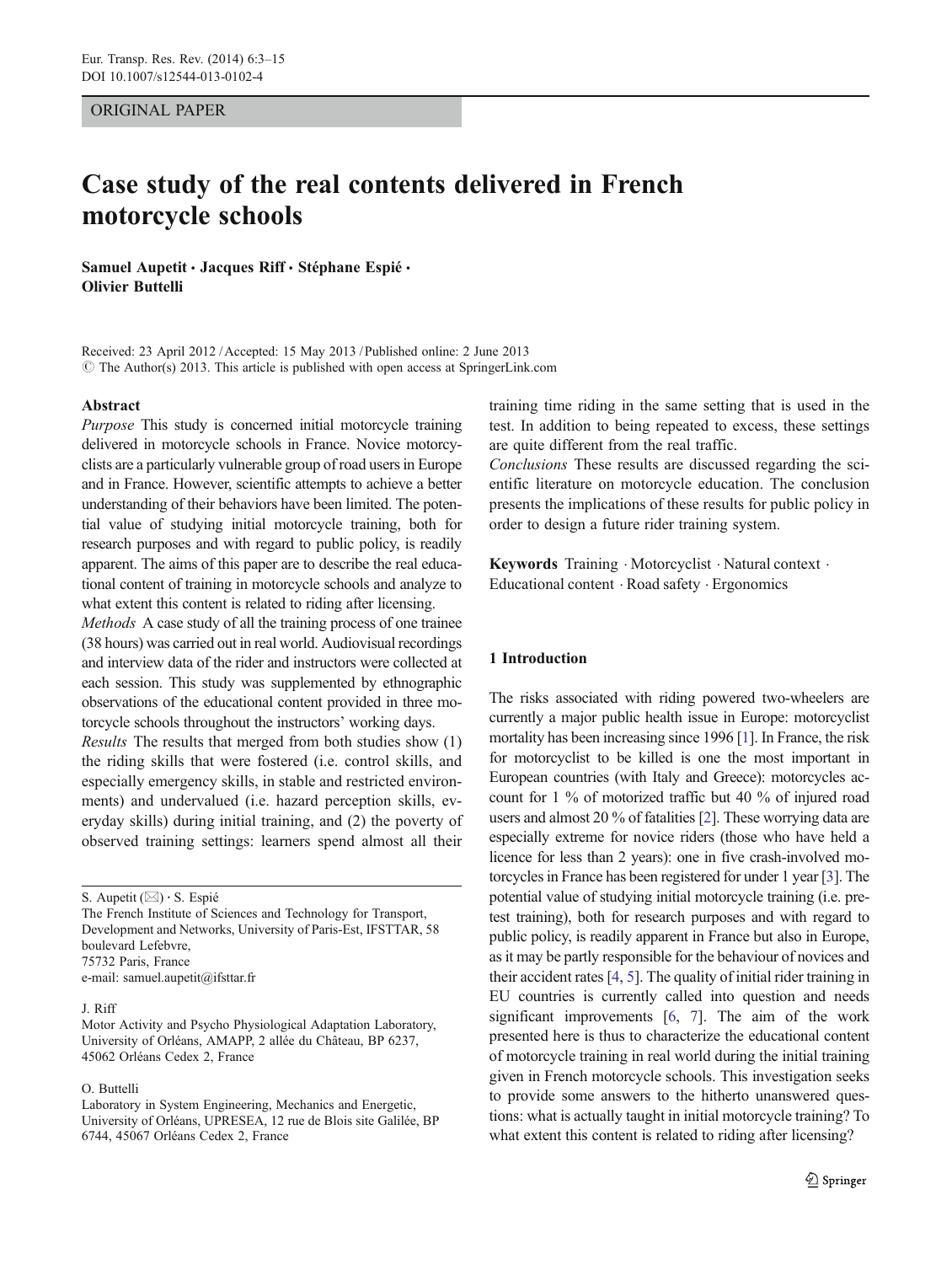# 1.1 The main tendencies of studies of motorcycle training

Across the EU, initial rider training programmes vary enormously from Member State to Member State: from virtually non-existent to extensive, compulsory to voluntary, and cheap to expensive. The cost of training ranges from 400 to 3600 Euros [[6\]](#page-11-0). Elsewhere in the world, there are major differences in training contents and the riding tests that validate them, and variations even exist within the same country, e.g. the United States and Australia [[8\]](#page-11-0).

Two kinds of studies involving motorcycle training can be identified: (a) studies that test the effectiveness of the curriculum and (b) studies that attempt to identify new educational content for motorcycle training. Research into motorcycle training<sup>1</sup> mostly tests the effectiveness of the curriculum on the basis of the accident data for motorcyclists who have followed this curriculum and those who have not. The results tend to show that trained and untrained motorcyclists have the same risk of being involved in an accident [[9](#page-11-0)–[11](#page-11-0)]. Some research has attempted to demonstrate the effectiveness of training on risk level [[12,](#page-11-0) [13](#page-11-0)]. Several hypotheses have been advanced to explain this ineffectiveness: (1) training focuses too much on driving skills and not enough on the cognitive and perceptive mechanisms associated with them [[14\]](#page-11-0), (2) the psychological characteristics of trainees are not sufficiently taken into account because most accidents are not due to a lack of driving skills but to deliberate behaviour [[8\]](#page-11-0), (3) training may tend to increase motorcyclists' self-confidence and not their ability to make assessments [[15\]](#page-11-0), (4) training rhythms are too intense to allow the stabilization and the retention of the acquired skills [[16,](#page-11-0) [17\]](#page-11-0). The findings of these researches must be qualified in view of the fact that the experimental conditions are not always sufficiently controlled and the effectiveness of training should not be measured just by the number of accidents experienced by those who have undergone it [\[8](#page-11-0)].

The modernization of motorcycle training and licensing has recently become one of the European Union's topics for concern in the area of transport and road safety. For example, the main objective of the Initial Rider Training project, completed in 2007, was to develop a unified approach towards initial motorcycle training in Europe. A panel of five experts in motorcycle training has identified four content "blocks" (theory, motorcycle control, interactions with traffic, e-coaching) that are made up of knowledge and skills that trainees must be taught. At a national level, each country is now considering a radical modification of its current training and licensing, based on models originally developed for car driving (e.g., the GDE matrix [\[18](#page-11-0)]). For example, the new Norwegian motorcycle licensing system is

organized around three main ideas [[19\]](#page-11-0): developing educational tools in order to encourage trainee self-evaluation at each stage of training, bringing into balance the teaching of cognitive and motor skills and, last, developing hazard perception in traffic conditions rather than teaching emergency skills.

Overall, the above research shows the limits of existing curricula, provides explanatory hypotheses for this ineffectiveness and proposes interesting educational possibilities. However, these advances do not make up for the lack of knowledge about proposed educational contents [[20,](#page-11-0) [21\]](#page-11-0), i.e. on the knowledge and skills that are actually taught and on the corresponding training settings [[22,](#page-11-0) [23](#page-11-0)].

1.2 Riding seen as a situated activity and the methodological implications of this

This study refers to the "French cognitive ergonomics approach" [[24,](#page-11-0) [25](#page-11-0)] which is at the intersection of several disciplines (cognitive anthropology, psychology and microsociology). The aim is to explore the links between context, cognition and action in the real world environment. This approach has already been applied in a number of studies and is helpful when attempting to understand teaching activities [[26](#page-11-0)–[28\]](#page-11-0). The first postulate is that every activity is situated because it is closely linked to the context in which it occurs [\[29](#page-11-0)]. In our study, each actor interacts at every moment of the training session with his or her social environment (riders, instructors, road users…) and physical environment (motorcycle, infrastructure, obstacle…). These interactions lead to behaviour that is specific to the time in question. It is therefore essential to analyze activities in real world, i.e. taking into account the social, cultural and technical conditions [\[25](#page-11-0)]. At a methodological level, this implies that the study must take place in "intact" or "natural" riding settings. It can be noted that at European level in the pilot study conducted in [[30\]](#page-11-0) SAFERIDER (2008–2010) and [\[31](#page-11-0)] 2BESAFE (2009–2011) several instrumented powered twowheelers were used in four EU countries in a measurement campaign conducted in real world environment.

The second postulate is that the point of view of the actors appears to be an essential unit of analysis for understanding their activities [\[32](#page-11-0)]. This approach places the emphasis on the collection and exploitation of interview data. The use of verbalizations as a source of observable data for the study of cognitive functioning has given rise to a considerable amount of discussion and experimental work (see the review by Nisbett and Wilson [[33\]](#page-11-0)). This approach suggests to collect and to combine subjective data (about the rider's experience) and objective data (on the rider's actions). While the production of data on the rider's behaviour is of value, the idea is that we can only successfully <sup>1</sup> For a complete review see [\[8\]](#page-11-0). **Example 1 Room in the riding activity** if we link these objective data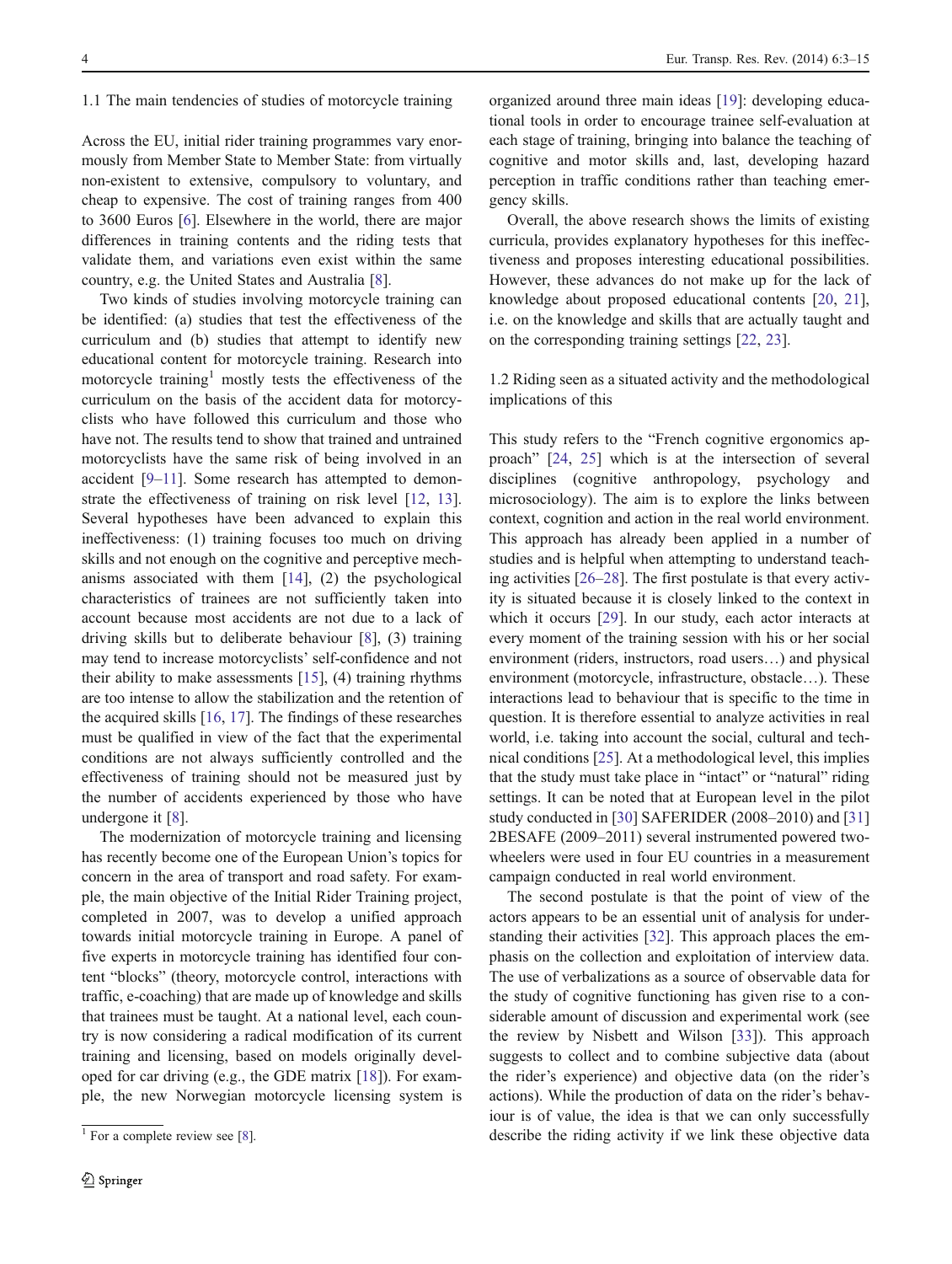with the rider's subjective opinions. In other words, external data must be filtered through the participant's point of view. This can be possible because the individuals who are involved in training situations (instructors, riders…) acquire significant experience which can be "reactivated" and may provide useful research material.

The third postulate concerns the sample of population. The decision to study the riding activity in such a systematic and detailed manner and the complexity of the data collection procedure meant the recruitment of a relative reduced sample. It is postulated that activity and difficulties faced by studied riders can be, in part, the same as other riders in similar situations [[34,](#page-11-0) [35\]](#page-11-0). We believe that a number of experiences of the participants are shared by others. This kind of study that focuses on the details of individual experience can bring out some results which are difficult to detect with more quantitative approaches. But it is clear that increasing the number of subjects would help to achieve validation and wider applicability.

Thus, the goals of this article are (1) to describe the real educational content of motorcycle training, i.e. the skills and the knowledge taught, and (2) to analyze to what extent this content is related to riding after licensing.

# 2 Material and methods

Two studies were conducted. The main study is a case study of all the training process of one trainee (John). This is supplemented by ethnographic observations of the educational content provided in three motorcycle schools throughout the instructors' working days.

# 2.1 Case study

#### 2.1.1 Population

Three instructors took part in John's training. A contract was signed with all the participants to guarantee anonymity ("external confidentiality") and data protection within the company ("internal privacy"). John is a 28 year-old rider, who held a passenger car driving license and who had some experience of riding a bicycle and a small motorized twowheeler (scooter). Because a categorization of trainees' profiles is not currently available, the studied trainers identify some typical profiles, regarding the past driving experiences of learners. The first category involves learners who have already ridden a powered two wheelers (PTW) in traffic conditions. This is especially the case of car drivers allowed to ride a motorcycle that not exceeding 125 cc. The second category concerns young riders, who use a motorcycle with engine capacity up to 125 cc in competitive sports. The third group has rarely or not at all conducted a PTW. John is part of this latter category, which is one of the most common among trainees, according to instructors. This profile is particularly interesting because we can study all his riding experiences from a systematic analyze of its training. Finally, the fourth category is constituted by people who take the motorcycle test but do not have a car driving license. This category represents a very small portion of trainees.

# 2.1.2 Procedure

The rider's activities were investigated in a longitudinal and systematic manner in real world environment throughout the training process (as described in [[36\]](#page-11-0)):

- Longitudinal: data collection was conducted over a period of 5 months (November to April) (procedure inspired by Goldenbeld, Twisk and de Craen [\[37](#page-11-0)])
- Systematic: all the riding sessions in John's initial training were analyzed, i.e. nineteen two-hour riding sessions, making a total of 38 hours of training
- In real world: the observed situations were "natural" and "intact" training settings. The data collection system was designed to disturb the activities of the players as little as possible.

French initial motorcycle training (i.e. pre-test training) is divided into five stages: (1) controlling the motorcycle at "low" speed on a track, (2) controlling the motorcycle at "normal" speed on a track, (3) choosing the correct position, negotiating an intersection and changing direction on a road, (4) riding in traffic conditions and in urban areas, (5) recognizing dangerous situations. Stages 1 and 2 (compulsory at least 8 h overall) take place on a "track", which is an area 130 m long and 6 m wide (referred to as "track training" in this paper). Steps 3, 4 and 5 (compulsory at least 12 h overall) are performed in traffic (referred to here as "road training") and the motorcycle license is awarded after two tests. The first of these is taken at the end of track training and involves performing handling exercises at "low" speed  $(1<sup>st</sup> gear)$  and "normal" speed (between 30 and 40 km/h). The second test takes place at the end of road training. During this, the examiner tests the motorcyclist's traffic skills in real traffic for 30 min.

## 2.1.3 Data collected/material

During each of the trainee's riding session, audio-visual recordings of the rider's and instructor's behaviours were made and data on the participants' verbal data during and after the training sessions were collected.

Audio-visual data on the rider's and instructor's behaviours were continuously recorded during each session by an "external" camera carried by a researcher (on the track in the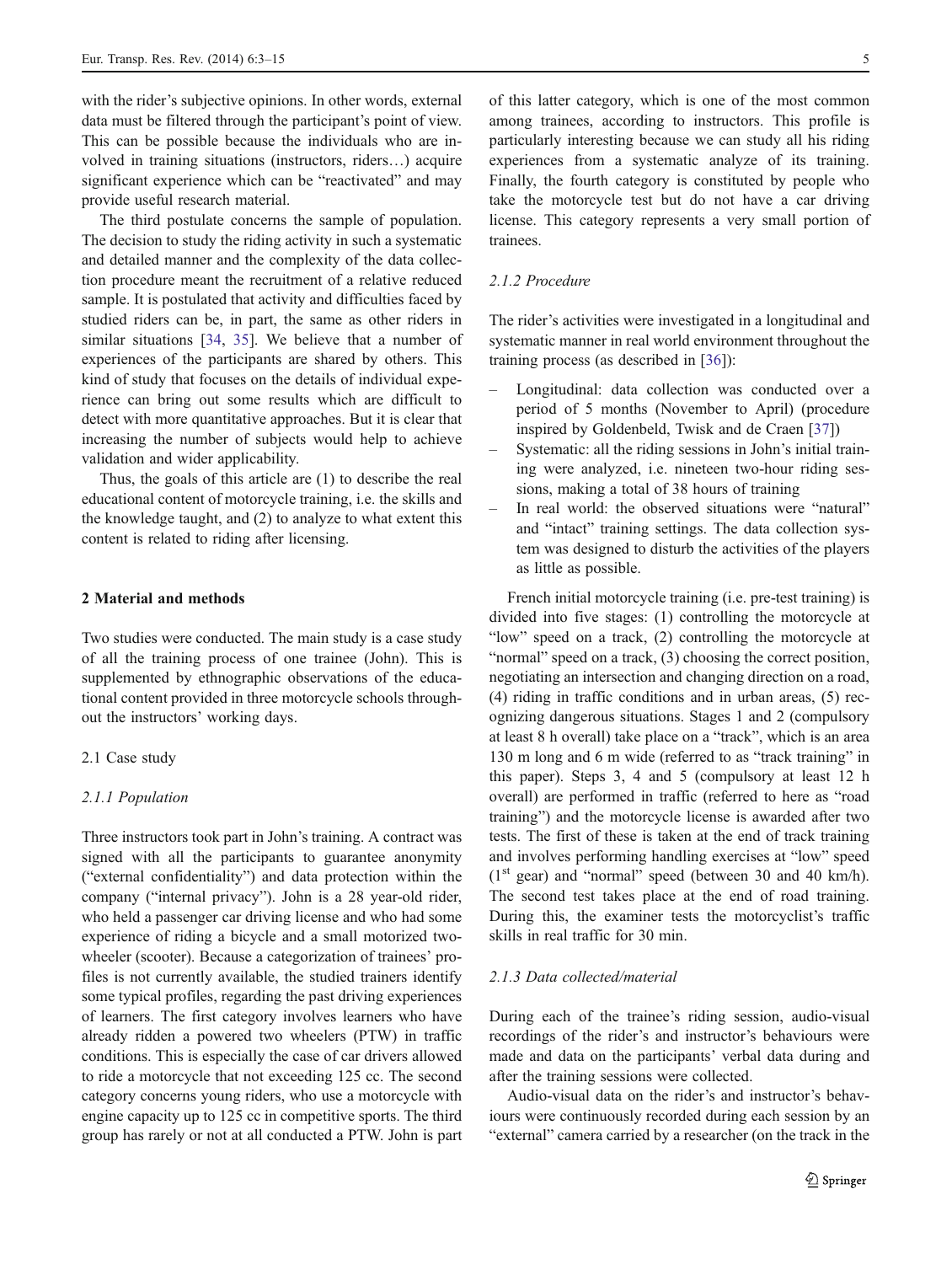case of track training and in the instructor's following car in the case of road training) [\[38](#page-11-0)]. In particular, this data related to:

- The motorcyclist's behaviour: trajectory, performance, errors, effective riding time, actions (starting, falling, turning…) and verbalizations. Verbal communications with the instructor and the environmental sound sources were recorded with a microphone attached to the rider's jacket and connected to the camera by an HF device
- The instructor's behaviour: types of intervention (demonstration, feed-back, communication, verbalization)
- The proposed training situations: goals, material organization, duration.

38 hours of audio-visual recordings were collected. These data provided a full description of the training setting and a sufficient amount of material on the behaviours of the actors to carry out interviews.

Verbal data were collected either during or after the session. The data that were collected during riding is referred to as "simultaneous" and/or "interrupted" verbalization [\[39](#page-11-0)]. In the first case, the researcher asked the actors to "think aloud" during their activities. In the second case, the researcher asked the actors to explain their actions by asking questions which referred precisely to what had been said and done, and which did not involve generalization. This was done in this way so as to disturb training as little as possible. Just after the session, verbalization data was collected by self-confrontation interviews [\[25](#page-11-0)]. This method makes it possible to document precisely the player's subjective experience or immediate understanding of his/her activity. It consists of asking riders to report, at every moment, their thoughts, emotions and feelings about their behaviour in real context, when presented with the audio-visual recordings of their own activity (Fig. 1).

47 hours of self-confrontation interview were recorded (19 interviews). Verbal data acquired during the riding session are included in the amount of 38 h of audio-visual recordings. A final interview was conducted with the rider after the last



riding test in order to identify the skills he lacked. The motorcyclist was asked to say what he considered to be essential for post-test riding and what he had not learnt.

## 2.1.4 Data processing and analysis

All the collected data were formatted in processing grids contained two sections. These were, on one hand, the data collected during the riding sessions (audio-visual recordings of the rider's and instructor's behaviours, and the actors' verbal data during training, i.e. 38 h of recordings) and on the other hand, the verbal data collected after the riding sessions, by interviews (i.e. 47 h of recordings). The aim was to combine these two types of data in order to analyze activities in the greatest possible detail. The following information was provided in the first section: the effective time of the session, the specific behaviours of the actors (e.g. a fall), the training sessions (i.e. the type and the number of achieved exercises), and the verbal data. For the second section, the information is the effective time of the interview and the verbal data. The aim is that the verbal data can specify at each moment the observed riding session. It was made a verbatim retranscription of all the collected verbal data (during and after training sessions). The corpus contains nearly 1000 pages in A3 format.

The second stage was to decide on analysis categories for the corpus of data. These categories were chosen using a hybrid "top-down" and "bottom-up" model, i.e. the categories were the combined product of research questions concerning the educational content of riding and an initial analysis of the collected data. This procedure not only provides a basis for the development of analysis categories but also ensures that a close link with the field data is maintained [\[40](#page-11-0)].

#### 2.2 Ethnographic observations

#### 2.2.1 Population

Ten trainers who belong to three other motorcycle schools (located both in the provinces and in Paris) were studied (mean age: 41 years, mean experience in teaching: 12 years) (see Table [1](#page-4-0)). During this study, about 150 trainees were observed.

## 2.2.2 Procedure

The instructors were studied 4 months throughout their working days during training on track and training on road (the researcher was located in the following car behind the riders). 36 lessons were observed in detail (72 h) in the case Fig. 1 The self-confrontation interview situation of the first motorcycling school, 48 lessons (96 h) for the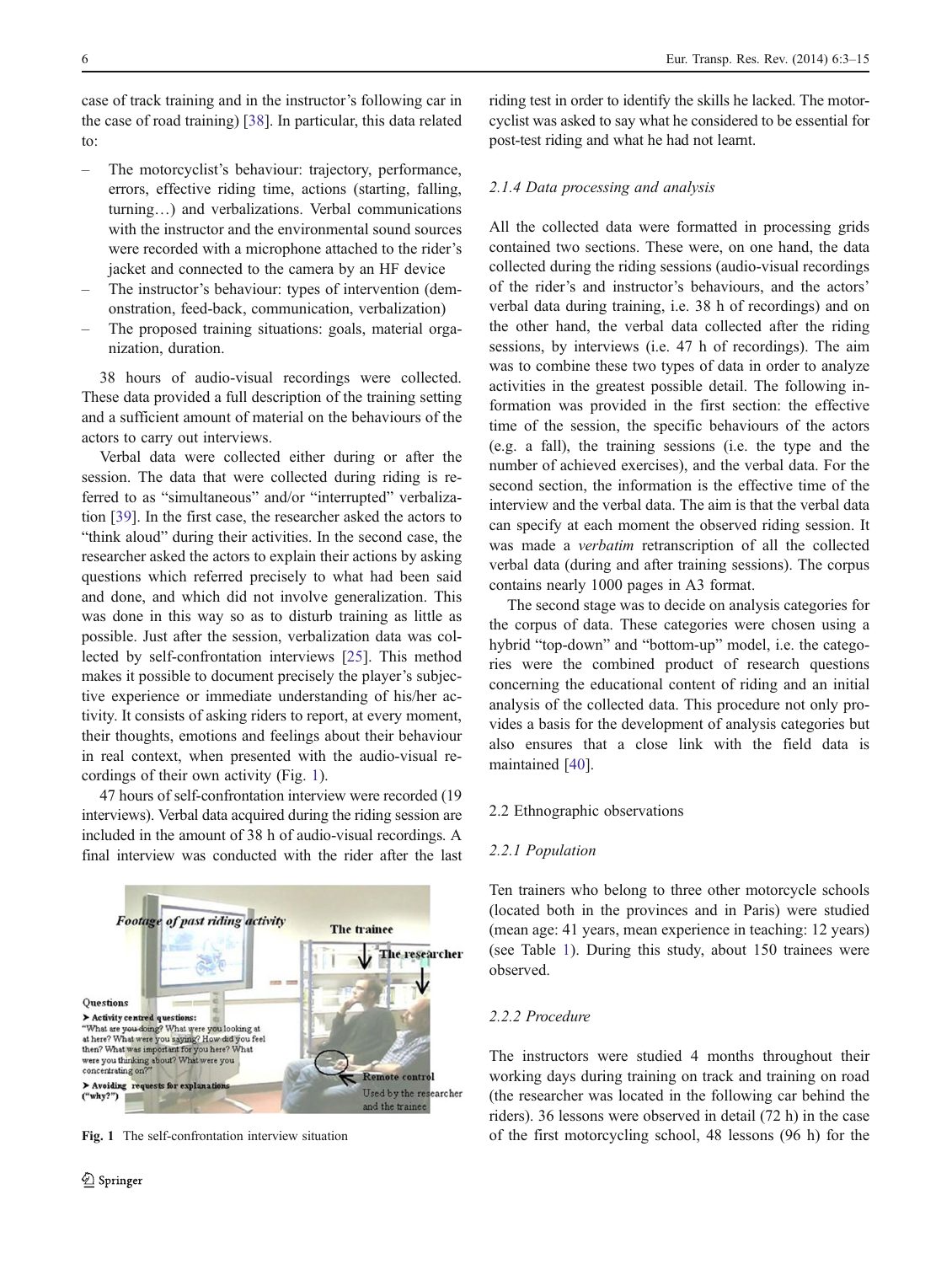<span id="page-4-0"></span>Table 1 Place of work, age and experience of trainers studied during the ethnographic observations

| Participant | Motorcycle schools       | Age      | Teaching experience |
|-------------|--------------------------|----------|---------------------|
| Trainer 1   | $N^{\circ}1$ (Provinces) | 38 years | 13 years            |
| Trainer 2   | $N^{\circ}1$ (Provinces) | 44 years | 10 years            |
| Trainer 3   | $N^{\circ}1$ (Provinces) | 37 years | 1 year              |
| Trainer 4   | $N^{\circ}1$ (Provinces) | 55 years | 29 years            |
| Trainer 5   | $N^{\circ}2$ (Provinces) | 36 years | 10 years            |
| Trainer 6   | $N°2$ (Provinces)        | 35 years | 8 years             |
| Trainer 7   | $N°2$ (Provinces)        | 39 years | 9 years             |
| Trainer 8   | $N^{\circ}3$ (Paris)     | 35 years | 11 years            |
| Trainer 9   | $N°3$ (Paris)            | 44 years | 17 years            |
| Trainer 10  | $N^{\circ}3$ (Paris)     | 47 years | 14 years            |
|             |                          |          |                     |

second and 28 lessons (84 h, because the length of each session is 3 h) for the third.

# 2.2.3 Data collected/material

The following observations were systematically made during all the courses:

- The trainers' activity: the pedagogical interventions (demonstration, feed-backs, instructions…) and the proposed situations (goals, material organization, duration…),
- The riders' activity: the type of exercise achieved, the performance (in terms of errors recorded at the licensing test), and the verbal data noted as significant.

These objective data were entered in a notebook. Verbal data of the trainers and the riders were collected by an audio-recorder.

# 2.2.4 Data processing and analysis

Data from ethnographic observations were left unchanged. They allow to describe the real contents delivered by several trainers and the behaviours of trainees in the proposed exercises. These ethnographic observations were used to assess and to supplement the results of the case study. The first task was to determine if the case study results can only be found for John or can be shared by other trainees in other motorcycle schools. This allows to validate the relevance of the identified results and to specify that they are not exclusively related to the training process of John. The second task was to combine the single case data and the ethnographic data aiming at presenting sufficiently rich examples of the corpus. Thus, although the level of the observations data is different to the case study data, the results presented in this paper merged from both these two studies. The consideration of a small number of participants (the single

case study) permitted to determine some results that were systematically assessed and analysed with a larger population (the ethnographic study).

# 3 Results and discussion

The main results<sup>2</sup> show (1) the riding skills that were fostered and undervalued during initial training and (2) the extreme poverty of the educational training settings proposed by all the studied instructors.

3.1 The riding skills that were fostered and undervalued during initial training

# 3.1.1 Over-concentration on "closed skills" during track training

The case study shows that the effective initial training of John amounted to 36 h of track training (18 sessions) and only 2 h of road training (one session). The observations highlight the considerable disparity, which we identified in all three motorcycle schools, between the length of official curricula (8 h at least for the track training and 12 h at least for the on-road training) and those which are actually implemented (Table [2\)](#page-5-0).

All the motorcycle schools observed in this study considered the journey between the school and the track, which was made for each track lesson, as road training time (this journey represents an average of 1/3 of the length of track training in our study). However, our analysis highlights that the observed riders' activities during these journeys differ fundamentally from a "real" road session, in particular as regards the route. The route selected for this journey is that which presents the fewest difficulties, provides the greatest safety and takes the least time. In contrast, during a road session, the route is deliberately chosen to present trainees with difficulties.

This over-concentration on motorcycle control skills can also be shown by observing the ten instructors' concerns during the training sessions (Table [3\)](#page-5-0). This can either be done either by observing (1) their interactions with learners, (2) their interpretations and explanations of riders' behaviour, (3) the focus and direction of their attention.

This table shows that the instructors' activities during the initial training sessions are determined by 12 themes (7 themes for track training and 5 for road training). The themes that have been identified for track training and road training are different, except for "Speed". The concerns of instructors are therefore different in traffic from during track training, being more

<sup>&</sup>lt;sup>2</sup> For a better readability, each type of result is discussed just after its presentation.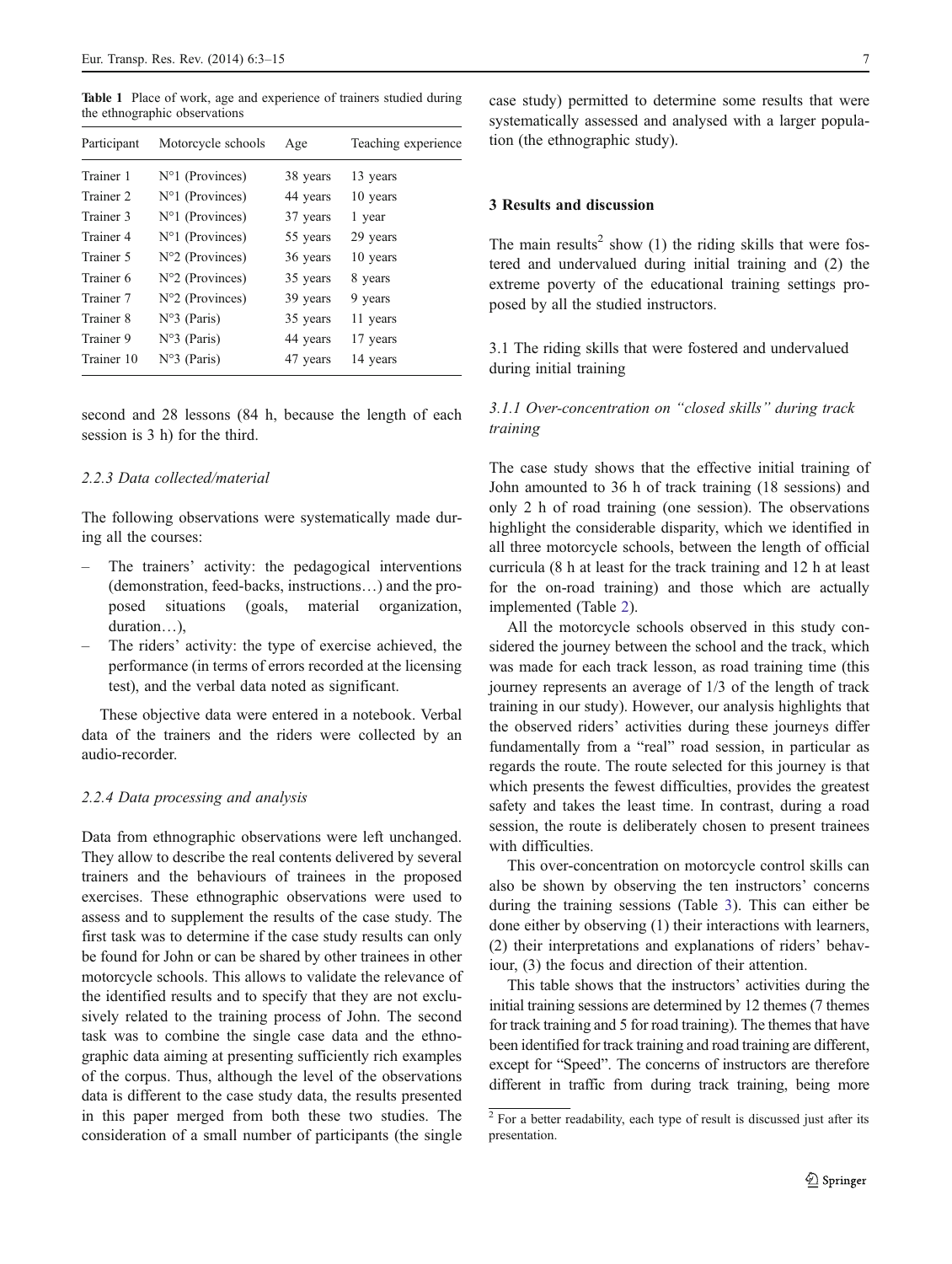<span id="page-5-0"></span>Table 2 Mean length of real initial training in the three studied motorcycle schools

|                     | Length of track training | Length of road training | Total length of training |
|---------------------|--------------------------|-------------------------|--------------------------|
| Motorcycle school 1 | 23h                      | 8h                      | 31 <sub>h</sub>          |
| Motorcycle school 2 | 26h                      | 2h                      | 28h                      |
| Motorcycle school 3 | 27 <sub>h</sub>          | 6h                      | 33h                      |

concerned with control of the vehicle (5 of the 7 themes): "Posture", "Speed", "Trajectory", "Cornering", and "Use of motorcycle controls". On the contrary, most of the instructors' comments during the road ride were concerned with the relationship with other road users and handling of the motorcycle (4 categories of 5): "Route", "Signals", "Visual checks", and "Road position".

Nevertheless, the verbal data collected from instructors during ethnographic observations show that they are aware that initial training was concentrated on the track, and that they make an effort to recontextualize the skills taught on track to riding in traffic by getting the riders to use their imagination:

"Now that you know how to accelerate and brake, you are going to try to imagine that you are in traffic!" (Trainer 8)

"On the track, you will brake, downshift and accelerate as if you were at a stop sign in the real life!" (Trainer 2)

Table 3 Concerns that determine the instructor's activities

| Concerns with rider's      | Examples of verbal interventions extracted from the case-study                                                                                |  |
|----------------------------|-----------------------------------------------------------------------------------------------------------------------------------------------|--|
| Track training             |                                                                                                                                               |  |
| Gaze direction             | "Look at the markers on the left when you're turning!" (Session n°2, 75')                                                                     |  |
|                            | "Don't look at the markers in the slalom or you'll hit them!" (Session n°8, 47')                                                              |  |
| Posture                    | "Keep your legs on the tank!" (Session n°1, 54')                                                                                              |  |
|                            | "Relax the upper body! You're stiff as a ramrod!"(Session n°4, 29')                                                                           |  |
| Speed                      | "Accelerate! Accelerate in the slalom!" (Session n°9, 95')                                                                                    |  |
|                            | "You're going too fast! Slow down! Your main problem on this course is your speed." (Session n°17, 29')                                       |  |
| Trajectory                 | "You have to take at each time the outside plot of the door in the low speed exercise!" (Session n°8, 30')                                    |  |
|                            | "Your trajectory on the bend is incorrect! You need to turn more!" (Session n°17, 87')                                                        |  |
| Cornering                  | "You are tilting the motorbike at the right angle here! But you should have stayed longer in that position<br>to succeed" (Session n°10, 54') |  |
|                            | "As soon as you tilt a little, you restore the balance immediately! You can tilt over, the motorbike won't<br>fall over!" (Session n°11, 58') |  |
| Performance                | "You took 21'36 on this normal speed course!" (Session n°17, 102')                                                                            |  |
|                            | "You brushed against a marker so you only got a B in the test!" (Session $n^{\circ}18$ , 41')                                                 |  |
| Use of motorcycle controls | "You didn't use the rear brake in your emergency braking maneuver!" (Session n°9, 93')                                                        |  |
|                            | "Declutch! Declutch! Use your clutch more!" (Session n°16, 80')                                                                               |  |
| Road training              |                                                                                                                                               |  |
| Route                      | "Take the second exit on the roundabout." (Session n°19, 18')                                                                                 |  |
|                            | "Take the road to the motorway at the next intersection." (Session n°19, 24')                                                                 |  |
| Signaling                  | "John you really must indicate when you want to overtake!" (Session n°19, 39')                                                                |  |
|                            | "You do not indicate early enough to show your direction before the roundabout!" (Session n°19, 45')                                          |  |
| Visual checks              | "You didn't look at the blind spot on the roundabout! You must look right if no vehicle is overtaking you!"<br>(Session $n^{\circ}19$ , 59')  |  |
|                            | "Show me clearly that you look right and left at the stop line." (Session n°19, 86')                                                          |  |
| Position on road           | "If you want to turn left at the next intersection, you must move into the middle of the road!"<br>(Session $n^{\circ}19$ , 30')              |  |
|                            | "You are badly placed on the roundabout to turn right." (Session n°19, 67')                                                                   |  |
| Speed                      | "The speed limit in this area is 30 km/h and you are doing 40, so slow down!" (Session $n^{\circ}19$ , 47')                                   |  |
|                            | "You can accelerate to free up the intersection!" (Session n°19, 61')                                                                         |  |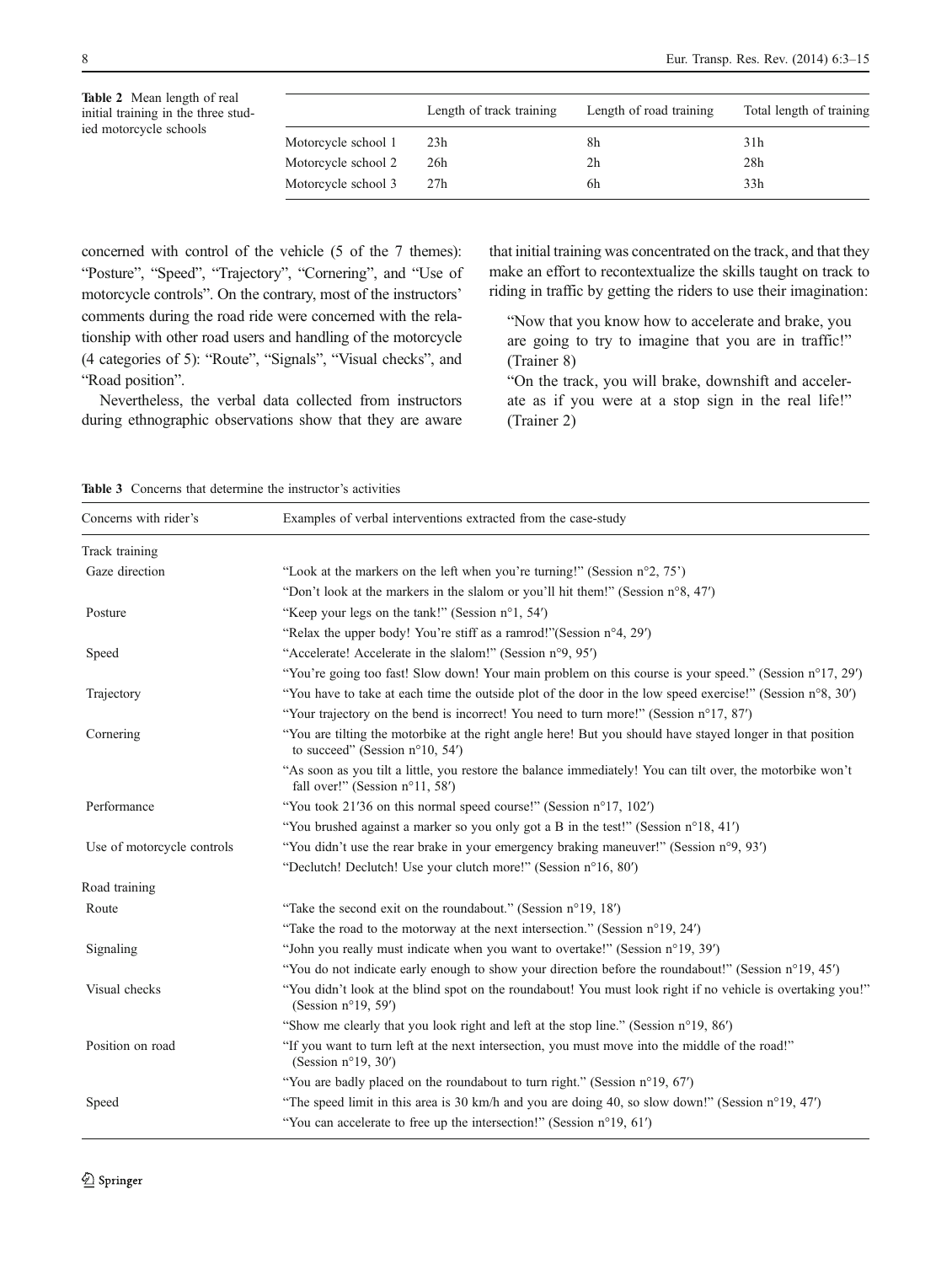by referring to the traffic context where the skill can be used:

"This slalom task is to help you to ride in traffic at very slow speed, when you ride between cars and very close to them" (Trainer 6)

"I am teaching you the obstacle avoidance technique because it is very useful on the road; you have to master this skill after licensing when the traffic is very dense" (Trainer 7)

"Let's imagine that a car door opens just in front of you and that you are forced to take an evasive action!" (Trainer 10)

or by highlighting the similarity between the track and real riding situations:

"Take a lot of care over the turn maneuver on the training track because the carriageway is 6 m wide, like the carriageway of a real road" (Trainer 5) "If you do not manage to make a U-turn on the track, you will not be able to do it in real life because the size of the carriageway is the same than in traffic context!" (Trainer 9)

At the analysis, this focus of track training can be questioned in terms of the developed skills. Since Poulton [\[41](#page-11-0)], the literature on motor learning has distinguished between two main types of skills. The first, so-called "closed skills", are developed in hazard-free predictable environments with a high degree of spatial and temporal stability. Actions are not affected by environmental changes, tend to be habitual and the individuals performing them know exactly what to do and when. Track training provides such environments, the "track" is a relatively closed situation (the course does not change, obstacles are positioned in the same way, and there are no other users …) and learning in this context involves learning and stabilizing appropriate motor coordination (maintaining a constant speed, operating the motorcycle controls, positioning of the motorcycle…). In contrast, other skills are developed in "changing" and "dynamic" environments, where actions must be continuously modified to suit the context. This is the case with riding in real traffic where the rider has to cope with dynamic situations (presence of other road users, unusual infrastructure, varying weather conditions and varying traffic density). These skills are called "open skills" and mainly involve perceptive mechanisms, which are almost absent in closed skills (awareness of the situation and risk, anticipation, information processing, decision-making). These open skills represent an important adaptive and responsive element of motorcycle riding activity. Based on this distinction, we can conclude that the teaching of closed skills, and therefore the development of motor abilities in a stable environment, is

clearly overvalued in the studied initial motorcycle training to the detriment of the teaching of open skills.

These data also confirm the hypotheses put forward by a lot of authors [[42](#page-11-0)–[45\]](#page-11-0) that initial training concentrates on the ability to control the motorcycle to the detriment of hazard perception skills. For Allardice [\[46](#page-11-0)], the perceptual skills concerning the handling of the various elements of the real driving situation are often undervalued in motorcycle training systems. The problem is that the lack of control skills for novice riders is not the most important element involved in the occurrence of accidents [\[47](#page-11-0)]. According to MAIDS [\[48](#page-11-0)], failures in rider hazard perception are involved in more accidents than motorcycle control. For example, when riders are responsible for an accident, their most frequent errors relate to the perception of the hazard (in 36.6 % of cases) and errors of traffic analysis (in 27.7 % of cases).

# 3.1.2 The focus on teaching skills rarely used in traffic conditions to the detriment of frequently used skills

The interview conducted after the final test session shows what John considered missing after initial training (Fig. 2).

Several elements of understanding of this classification can be put forward:

- Road training is undervalued. Throughout his training, John never used a road with a speed limit of over 90 km/h, as all the trainees we observed during the 252 h of the ethnographic observations. Trainee's experience of taking tight curves is therefore extremely limited in all the observed motorcycle schools
- In the case of some skills ("putting the motorcycle on its stand", "pushing the machine", "riding with a passenger", "using the rear brake") the requirement for obtaining a license is not sufficient. For example, to show that he was able ride with a passenger John merely had to ride 15 m in a straight line in first gear. In view of this, it is not surprising that only 3 min of his training process (from the  $32<sup>nd</sup>$  to the  $35<sup>th</sup>$  minute of the  $12<sup>th</sup>$  session) were spent on this task. This was John's



Fig. 2 Classification of "missing skills": riding skills considered by the studied rider to be missing after initial training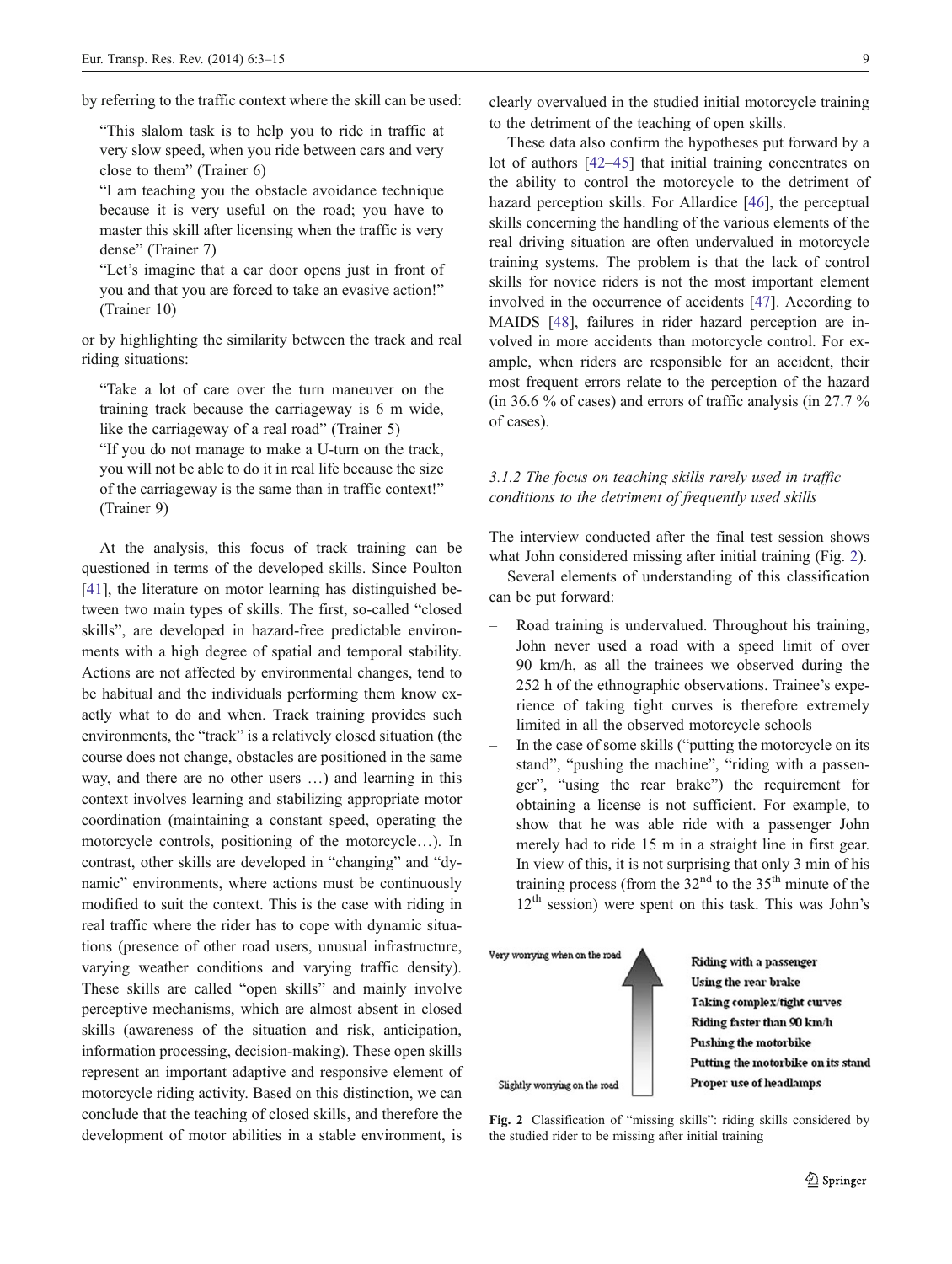only experience of riding with a passenger in all his initial training. It is not difficult to understand why he and the majority of interviewed learners of this study think that they will be uncomfortable with this task after licensing

– For emergency skills the requirement for obtaining a license is too high. These skills require a long learning process for John and all the studied motorcyclists. Most of the learner's training time is spent re-experiencing the settings which develop these skills.

These results highlight the fact that the observed motorcycle schools focus on teaching skills rarely used in traffic conditions to the detriment of frequently used skills. The problem is that these emergency skills appear to be required in fairly rare situations in real traffic conditions, while the "missing skills" identified by John and other learners seem to be used daily. Moreover, recent theories on the retention of motor skills (for a review see [\[49](#page-11-0)]) suggest that because of the scarcity of the situations where these emergency skills are used, the underlying motor coordination is likely to be unlearnt and lost once the rider has a license, due to insufficient reinforcement. This is why in Europe (especially in Norway and Finland) it has recently been decided that the motorcycle test should concentrate on developing hazard perception rather than technical competence with regard to emergency skills [\[19](#page-11-0)].

# 3.2 The extreme poverty of proposed training settings

# 3.2.1 Repetition as the only teaching strategy

The recorded data indicate that most of the track situations that are proposed in all the motorcycle schools develop the ability to maneuver and control the motorcycle at "low" speed (first gear) (Fig. 3) and "normal" speed (30/40 km/h) (Fig. [4\)](#page-8-0) by means of exercises with obstacles (markers, stakes).

The "low speed" handling exercise was performed 400 times and the "normal speed" handling exercise 189 times during John's training (see Fig. [5](#page-9-0)).

The same tendencies were recorded during the ethnographic observations made in the three motorcycle schools. The main teaching strategy used by all the instructors we observed was repetition. It is as though coordination and control can only be acquired by excessive repetition of these courses. Although repetition is a valid educational method, merely repeating the same pattern of movement would seem to be too limited, as the learners seemed to have realized:

"I have been doing the same exercise for 90 min! I'm tired. My left wrist hurts from using the clutch!" (John, session 6)



Fig. 3 "Low speed" handling exercise

"I want to do something else! I can do this exercise perfectly but I repeat again and again the same thing!" (John, session 8)

"I was so bored repeating the same exercise that I decided to stop! I took the motorbike to the side of the track and stopped! (John, session 12)

"I don't understand why the instructor doesn't change this exercise! I haven't made a mistake since the beginning of the lesson!" (Learners interviewed during the ethnographic observations) "I was getting so tired because of the repetition that I couldn't concentrate any more. I was starting to make mistakes and it was getting dangerous!" (Learners interviewed during the ethnographic observations)

At the analysis, these results show that the main educative strategy used in the studied training systems is the repetition. It seems to indicate that motor coordination can only be acquired by the excessive repetition of these exercises. While repetition is a relevant teaching method [[50\]](#page-12-0), the strategy of the trainer which consists in seeking only the repetition of gestures is limited [\[51](#page-12-0)]. Indeed, the educational situation that considers the repetition as the exclusive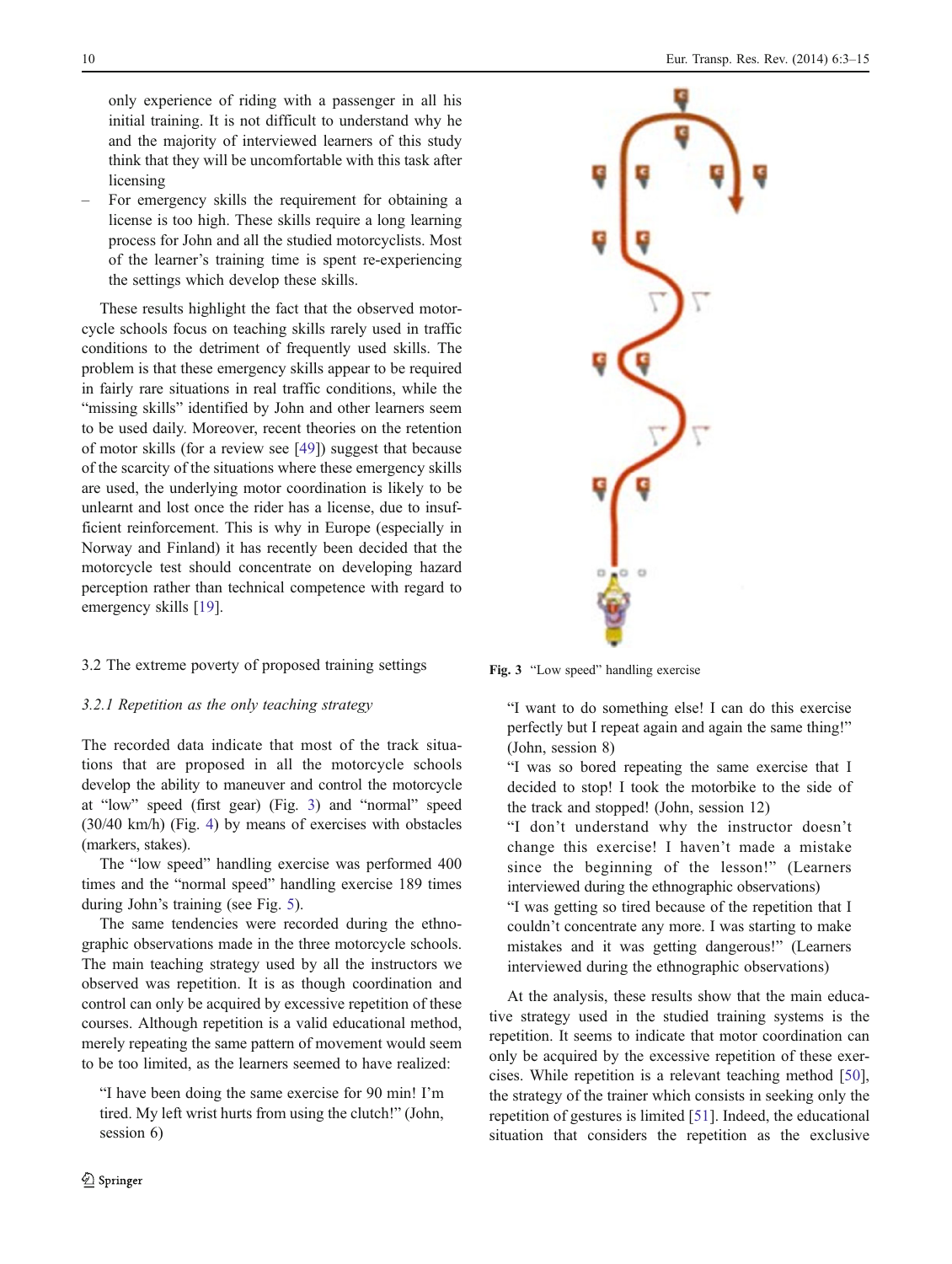<span id="page-8-0"></span>

Fig. 4 "Normal speed" handling exercise

modality of learning includes a number of drawbacks. This is not the most efficient method regarding the learning theories; it causes a lack of interest and annoyance for learners, which appear to be unfavourable for learning and their engagement in the training process.

# 3.2.2 Test settings as the only training situations

The observations carried out in all the motorcycle schools showed that the two main training situations ("low" and "normal" speed handling exercises) were performed on reproductions of test tracks. Thus, right from the start of their training, the trainees performed exercises that were as complex as those in the track test. Few original training situations, i.e. exercises that are not on the list of those requested for the track test, were devised. "Waving" (balancing exercise) and the "slalom" (counter steering exercise) which John was asked to perform during his first two lessons were the only one training situations which could not figure in the

licensing test. Our data indicate that these situations represented less than 19% of the studied rider's effective track training time, and less than 6% if we exclude the first two lessons. So John spent 81% of his effective track training time on "low" and "normal" speed handling exercises (Table [4](#page-9-0)). This figure rises to 98% when we consider the training settings implemented by all the instructors observed in the three motorcycle schools.

Overall, the results tend to show that the track training situations were identical to track test situations. Very few training settings were designed with reference to the learner's progress and difficulties. Unlike Australian motorcycle instructors [[21\]](#page-11-0), the instructors observed in our study did not identify individual learning needs and did not use a range of educational techniques. For example, John thus experienced the settings used in the licensing test 589 times. As track training represents almost all the initial training, we can say that John's training was more likely to prepare him for a track test than to teach him how to ride in real traffic conditions. These results are consistent with Haworth and Mulvihill [\[8\]](#page-11-0), who highlight that the majority of motorcycle training systems are dedicated to preparing trainees for licensing, so that the learning settings proposed by instructors are the same handling situations they will encounter during the test.

# 3.2.3 Educational settings that are far removed from real traffic: the example of obstacle avoidance

The field data highlight that in initial training, emergency techniques, and more particularly the obstacle avoidance maneuver, are taught in a relatively controlled and stable setting. The speed is fixed at 40 km/h, training takes place on the usual track and course and the situation is shown by fixed markers. The rider knows exactly where, when and how he has to avoid the markers. A number of statements by the instructors illustrate this disparity between the avoidance maneuver performed in training and in traffic:

"If you ever have an avoidance problem during training, just continue in a straight line! You are not in traffic conditions!" (Trainer 1)

"It is not a real door that has opened in the avoidance corridor: this is not a real avoidance situation so I don't want you to brake suddenly! I know this situation is not really an obstacle avoidance situation, I am just teaching you the mechanisms of avoidance!" (Trainer 3)

"You made your avoidance maneuver too soon! You were positioned to the left of the lane to avoid an obstacle to the right of it! We are not in real traffic, but try to not anticipate too much!" (Trainer 4)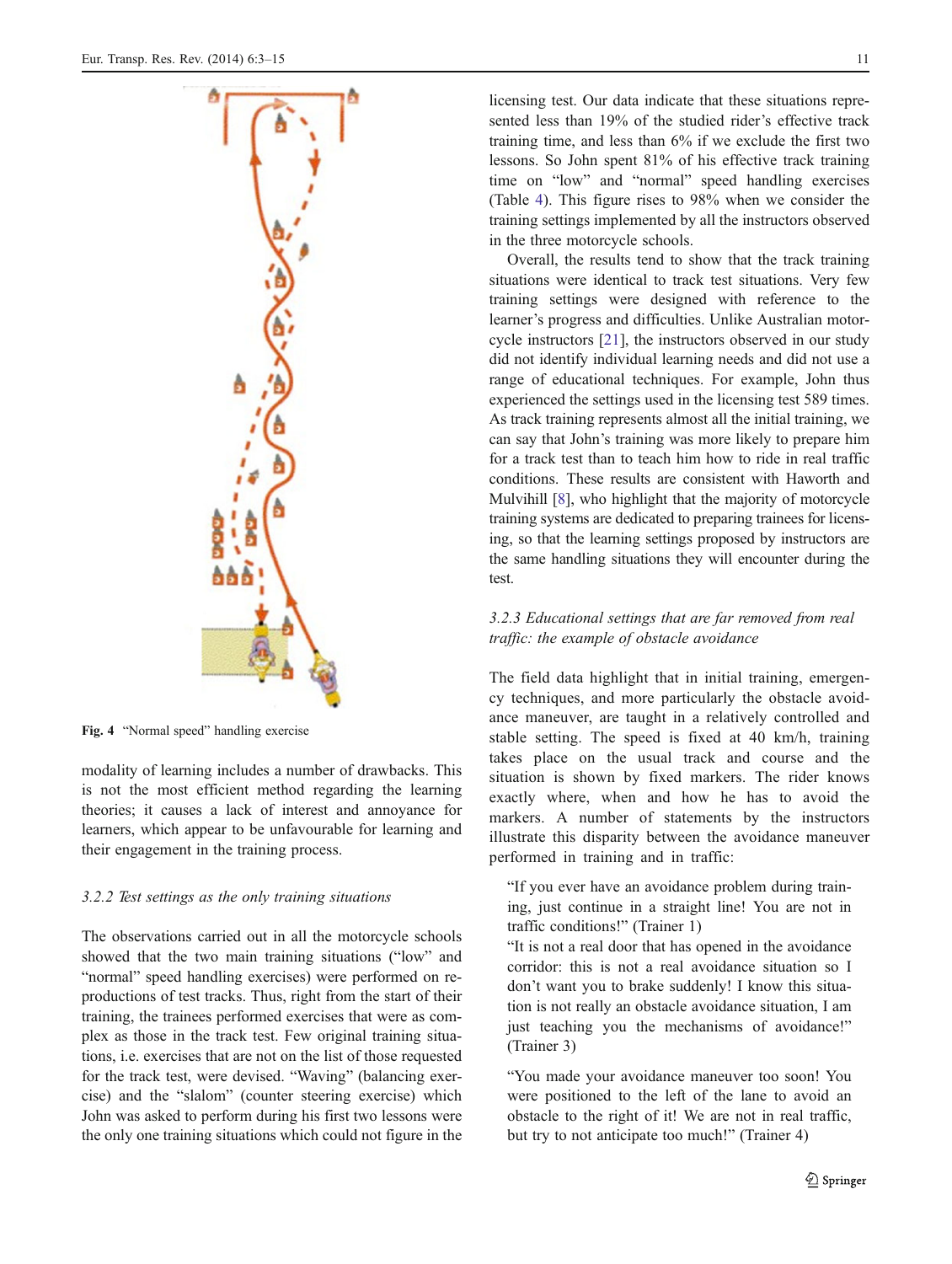<span id="page-9-0"></span>Fig. 5 Number of "low" and "normal speed" handling exercises performed during John's track training



"The avoidance I'm presenting you with today has been completely prepared in advance! You know what speed to ride at, you know how and when to slow down, push on your right handlebar and restore the balance." (Trainer 7)

"The distance between markers has been carefully chosen so you have enough time to cut the gas, avoid the obstacle and bring the motorbike to the center of the track… so you don't need to hurry, it is not a real situation!" (Trainer 8)

These data seem to assume that the avoidance maneuver, which is one of the main skills taught, is performed in a totally different manner in real traffic conditions than during training. In reality, it is required unexpectedly in environments which are made hazardous by the traffic and in rare and dangerous settings. The educational situation seems to be far removed from post-test riding. The adaptation of a real riding setting to a training setting, and its necessary decontextualization, seems to be done without considering the basic characteristics of obstacle avoidance such as the

hazard perception dimension. These two situations appear so different that John and other trainees seem to learn something other than real obstacle avoidance skills in initial training. The issue of the transfer of skill from training situations to real riding is posed.

To sum up, this disparity between the obstacle avoidance situation that is taught in training and that which is really required in traffic conditions may be detrimental to novice riders if they believe that when they have mastered the avoidance manoeuvre in track training they have been trained to perform it in traffic. We can make the hypothesis that (1) the gap between training and real riding situations, (2) the focus of training systems on the repetition of these decontextualized situations and (3) the fact that motorcycle test checks and promotes the success of the rider in these settings, can participate in the emergence of a phenomenon called "over-confidence", which represents a potential danger for novices [[18](#page-11-0), [52\]](#page-12-0). In-depth study of this phenomenon after licensing must be carried out to confirm the results of Rowden and Watson [[53\]](#page-12-0) which show how novice riders tend to engage in risky situations, believing wrongly that they have acquired the skills to master such situations. As

Table 4 Number of repetitions, total length and effective time of the low and normal speed handling exercises made by John during his initial training

|                                             | "Low" speed handling exercise | "Normal" speed handling exercise |
|---------------------------------------------|-------------------------------|----------------------------------|
| Number of repetitions                       | 400                           | 189                              |
| Total length                                | 9h40                          | 10h10                            |
| Percentage of effective track training time | 39%                           | 42%                              |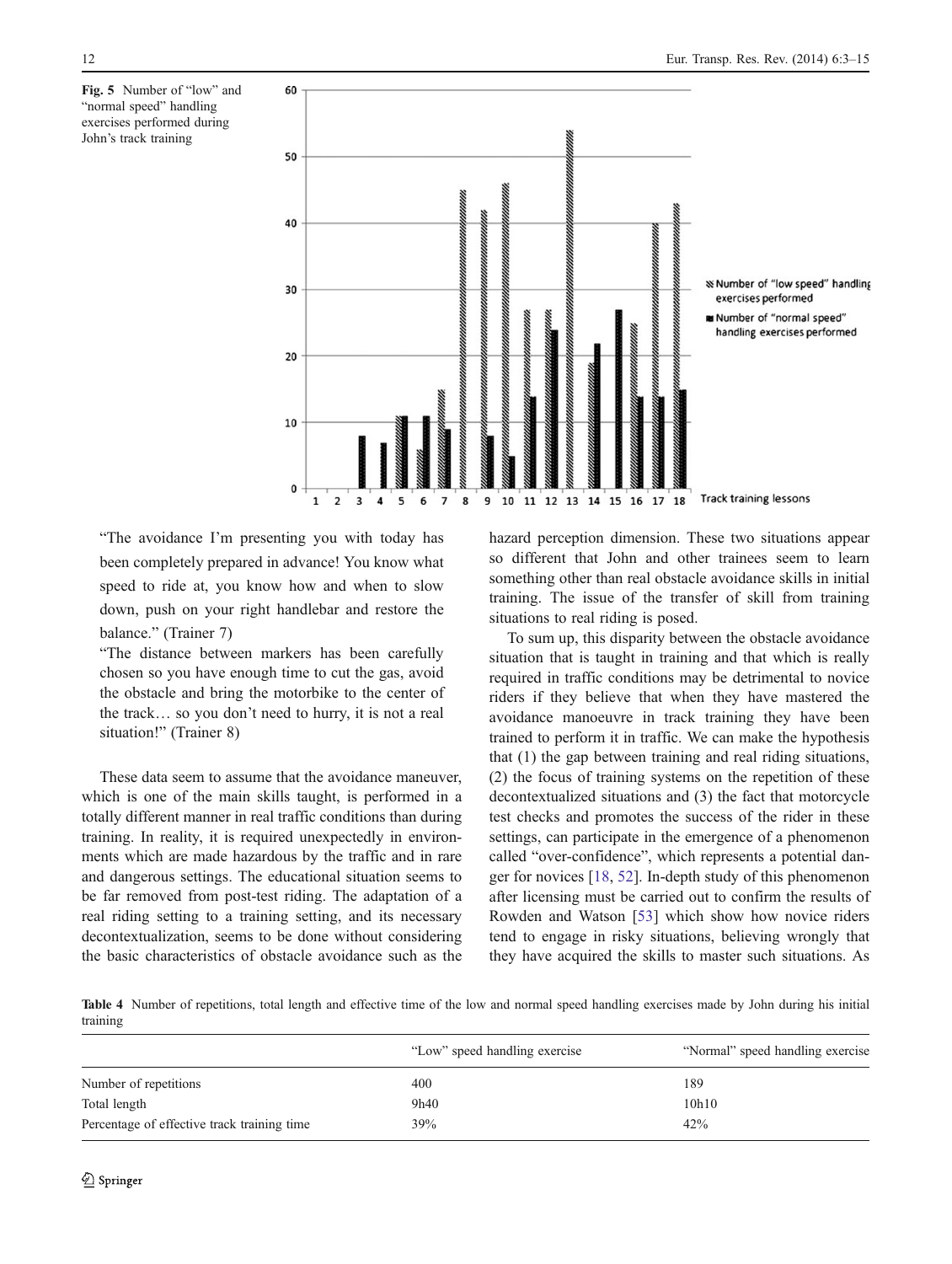Haworth and Mulvihill [[8\]](#page-11-0), and if "over-confidence" is recognised as significant, we suggest to take into account this phenomenon in designing new motorcycle training systems in order to make novice riders safer.

# 4 Conclusion

This study has allowed to describe and to characterize the educational content of the motorcycle initial training proposed by the instructors we observed. The results show that the riding skills which are taught are essentially closed skills related to motorcycle control in stable and restricted environments, with the instructors' activity massively focused on vehicle control. In addition, initial training seems to concentrate on teaching a number of emergency skills while several necessary everyday skills have not been acquired at the end of training. In general, the training settings used by instructors lack originality and educational value; trainees spend almost all their track training time riding in the same setting that is used in the track test. In addition to being repeated to excess, these training settings are quite different from the situations encountered in traffic. This indicates that trainees learn riding skills that are "decontextualized" in their initial training. These results suggest the need for more thorough investigations into the learning and teaching of motorcycle riding, and with a larger population, in order to assess to what extent the currently proposed educational contents and the skills they develop are in line with real post-test riding. This is the core of an on-going French broad research programme [\[54](#page-12-0)], which is the continuation of the study presented in this paper. This programme aims at proposing rider training and licensing guidelines based on a naturalistic study of novices' behaviour. This study consists in a systematic monitoring of all the trips made by riders for two months after passing the test. Three methods are applied: diaries (where the motorcyclists are asked to note down the situations they experience during their journeys which are or can be problematic), instrumentation in sensors, GPS system and four cameras implemented on the riders' own motorbike to record vehicle-based data, and selfconfrontation interviews. All these data will be combined to set out the problems encounter by novices after passing the test and identify how the limitations of the existing training and licensing system are link with these problems.

This study was conducted in an atmosphere of discussion around the rider's license. The third European Directive on driving licenses provides from 2013 changes in motorcycle licensing. This Directive requires each EU country to design its specific licensing situations on the basis of the test of several skills (e.g. an avoidance maneuver at 50 km/h). Each EU country and France in particular, is so busy thinking about the design of these settings. Thus the interests for the authorities of the present results are: (1) the test of a methodology to

describe the actual educational content that allows auditing the training system (such audit deserves a much larger population), and (2) the identification of a number of elements that have to be improved in the future licensing system. These elements are first the fact that the training situations are the licensing settings, and thus, the choice of the future test situations largely dictate the nature of the delivered training. The instructors only prepare students to get the license. Secondly, the results showed that there could be a gap between the compulsory training program and its application. It is therefore necessary to monitor its implementation and not to focus only on the theoretical aspect. Thirdly, it seems also necessary to promote the development of hazard perceptual skills as they are traditionally undervalued in observed motorcycle-schools and yet involved in lots of accidents. Fourthly, it appears to us essential to balance the teaching of control and perceptual dimensions: these two dimensions are required in real traffic conditions at each moment but in different proportions depending traffic situations. So these both dimensions must be taught during initial training. Finally, one of the challenges of the authorities is to reduce the gap between the training/licensing situations and the real riding situations. The goal is to ensure that the riders' activity in training settings seeking similar mechanisms to those used in traffic conditions.

Going beyond the specific issue of motorcycle training, these findings reveal a shortage of empirical data about riding behaviour in general (for details see [[30\]](#page-11-0)). The few field studies that deal with motorcyclists in traffic and their interactions with other road users are insufficient to provide an understanding of the specific nature of this type of transport and to permit the development of a relevant riding behaviour model. Yet we feel that it is important, even necessary, to have a specific model for motorcycle riding in order to improve initial training. How can we define relevant educational contents without precise knowledge about motorcycle riding in real context? We cannot be satisfied with superficial adaptations of models originally developed for driving (e.g. matrix GDE, 2003). Thus, future researches should be conducted in real traffic conditions, in line with the naturalistic study carried out in [\[30](#page-11-0)] or [[31\]](#page-11-0), aiming notably at contributing to the development of a riding behaviour model.

Acknowledgements This study was conducted as part of work on a doctoral thesis jointly funded by the Fondation MAIF and the Région Centre, under the direction of the University of Orléans and INRETS (French National Institute for Transport and Safety Research), which has now become IFSTTAR. The authors are grateful to all the motorcycle schools that have participated.

Open Access This article is distributed under the terms of the Creative Commons Attribution License which permits any use, distribution, and reproduction in any medium, provided the original author(s) and the source are credited.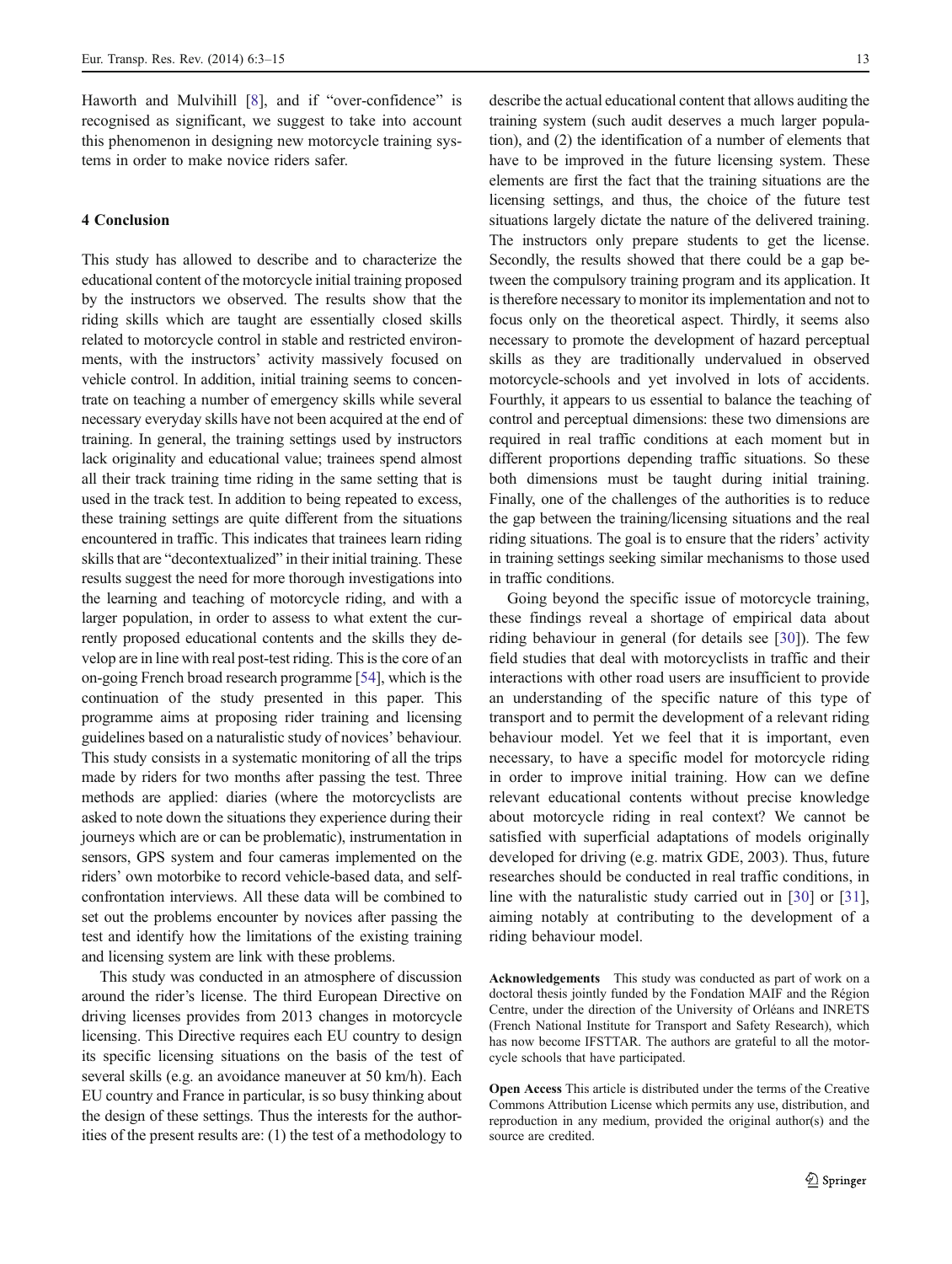# <span id="page-11-0"></span>References

- 1. CARE (2007) European road accident database
- 2. DACOTA (2010–2012) Data collection transfert and analysis. European Commission
- 3. ONISR (2009) Observatoire national Interministériel de la Sécurité Routière
- 4. Rutter DR, Quine L (1996) Age and experience in motorcycling safety. Accid Anal Prev 28:15–23
- 5. McCartt AT, Mayhew DR, Braitman KA, Ferguson SA, Simpson HM (2009) Effects of age and experience on young driver crashes: Review of recent literature. Traf Inj Prev 10(3):209–2193
- 6. IRT (2004–2007) The initial rider training project. ACEM (The Motorcycle Industry in Europe)/FEMA (The Federation of European Motorcyclists' Associations)
- 7. TRAIN-ALL (2006–2009) Integrated system for driver TRaining and assessment using interactive education tools and new training curricula for ALL modes of road transport. European Commission (6th FP)
- 8. Haworth N, Mulvihill C (2005) Review of motorcycle licensing and training. Monash University Accident Research Centre report 240, Melbourne
- 9. Mortimer RG (1988) A further evaluation of the motorcycle rider course. J Saf Res 19:187–196
- 10. Mayhew DR, Simpson HM (1996) The effectiveness and role of driver education and training in a graduated licensing system. Traffic Injury Research Foundation, Ottawa
- 11. Mayhew DR, Simpson HM, Robinson A (2002) The safety value of driver education and training. Inj Prev 8:3–8
- 12. McDavid JC, Lohrmann BA, Lohrmann G (1989) Does motorcycle training reduce accidents? Evidence from a longitudinal quasiexperimental study. J Saf Res 20(2):61–72
- 13. Billheimer JW (1998) Evaluation of the California motorcyclist safety program. Transp Res Rec 1640:100–109
- 14. Liu CC, Hosking SG, Lenné MG (2009) Hazard perception abilities of experienced and novice motorcyclists: An interactive simulator experiment. Transp Res F 12:325–334
- 15. Elliot M, Baughan C, Broughton J, Chinn B, Grayson G, Knowles J, Smith L, Simpson H (2003) Motorcycle safety: A scoping study. Crowthorne: TRL report 581, Transport Research Laboratory.
- 16. Maxwell GS (1985) Problems in being responsive: Reflections on an evaluation of a program for training motorcycle riders. Eval Prog Plan 8:339–347
- 17. Christie R (2001) The effectiveness of driver training as a road safety measure: A review of the literature. Royal Automobile Club of Victoria, Noble Park
- 18. Hatakka M, Keskinen E, Gregersen NP, Glad A, Hernetkoski K (1999) Results of EU project GADGET. In: Siegrist S (ed) Driver training, testing and licensing towards theory based management of young drivers' injury risk in road traffic (WP3). Berne, BFU report 40.
- 19. Lund BA (2006) New rider training system in Norway. Proceedings of the International Motorcycle Safety Conference, Long Beach
- 20. Baldi S, Baer JD, Cook AL (2005) Identifying best practices states in motorcycle rider education and licensing. J Saf Res 36:19–32
- 21. Rowden PJ, Watson BC, Haworth NL (2007) What can riders tell us about motorcycle rider training? A view from the other side of the fence. Australasian Road Safety Research, Policing and Education Conference, Melbourne
- 22. Hébrard A (1986) L'éducation physique et sportive: Réflexions et perspectives. Revue EPS, Paris
- 23. Marsenach J, Mérand R (2003) Regard porté sur la recherche en didactique de l'éducation physique et sportive. In: Amade-Escot C (ed) Didactique de l'EPS, état des recherches. Paris, Revue EPS, pp 367–383
- 24. Ombredane A, Faverge JM (1955) L'analyse du travail. PUF, Paris
- 25. Theureau J (2003) Course of action analysis and course of action centered design. In: Hollnagel E (ed) Hanbook of cognitive task design (Chapter 4). Lawrence Erlbaum Associates, Mahwah
- 26. Vion M, Perez S, Theureau J (2000) Apprendre avec autrui : aide ou gêne au développement des compétences de l'apprenant ? 35ème Congrès de la Société d'Ergonomie de Langue de Française, « Communication et Travail », Toulouse
- 27. Sève C, Leblanc S (2003) Exploration et exécution en situation: Singularité des actions, construction de types et apprentissage dans deux contextes différents. Rech et Form 42:63–74
- 28. Aupetit S, Espié S, Larnaudie B, Riff J, Buttelli O (2011) Tools and methodologies for the study of motorcyclist's behaviour in real context. Adv Transp Stud 24:15–22
- 29. Lave J, Wenger E (1991) Situated learning: Legitimate peripheral participation. Cambridge University Press, Cambridge
- 30. 2BESAFE (2009–2011) Two wheeler behaviour and safety. European Commission (7th FP).
- 31. SAFERIDER (2008–2010) Advanced telematics for enhancing the safety and comfort of motorcycle riders. European Commission (7th FP).
- 32. Bannon L (1991) From human Factor to Human Actor. In: Greebaum J, Kyng M (eds) Design at work: Cooperative design of computer systems. Mahwah, LEA, pp 27–44
- 33. Nisbett R, Wilson T (1977) Telling more than we can know: Verbal reports on mental processes. Psychol Rev 84:231–259
- 34. Clot Y (1999) La fonction psychologique du travail. PUF, Paris
- 35. Leblanc S, Ria L, Dieumegard G, Serres G, Durand M (2008) Concevoir des dispositifs de formation professionnelle des enseignants à partir de l'analyse de l'activité dans une approche enactive. Activités 5(1):58–78
- 36. Saad F (1999) Analyses of drivers' activity in real driving conditions: theoretical and methodological issues. First Internationnal DRiiVE Workshop, July 21–23, Espoo, Finland.
- 37. Goldenbeld C, Twisk D, de Craen S (2004) Short and long term effects of moped rider training: a field experiment. Transp Res F 7:1–16
- 38. Pauzié A, Gelau C, Aupetit S (2009) Safety evaluation methodology of ITS for riders. International Conference on Models and Technology for Intelligent Transportation Systems, June 22–23, Rome, Italy.
- 39. Theureau J, Jeffroy J (1994) Ergonomie des situations informatisées. Toulouse, Octarès
- 40. Glaser B, Strauss A (1967) The discovery of grounded theory. Adeline, Chicago
- 41. Poulton EC (1957) On prediction in skilled movement. Psychol B 54:467–478
- 42. Crick J, McKenna FP (1991) Hazard perception: can it be trained? In: G.B. Grayson (ed.), Behavioural Research in Road Safety (pp. 100–107). Proceedings of a seminar at Manchester University, September. Crowthorne, Berkshire, England, pp 17–18
- 43. Chesham DJ, Rutter DR, Quine L (1993) Motorcycling safety research: a review of the social and behavioral literature. Soc Sci Med 37(3):419–429
- 44. Reeder AI, Chalmers DJ, Langley JD (1996) Rider training, reasons for riding, and the social context of riding among young on road motorcyclists. Aust NZ J Publ Heal 20:369–374
- 45. Haworth N, Smith R, Kowadlo N (2000) Evaluation of rider training curriculum in Victoria. Report 165. Melbourne, Monash University Accident Research Centre.
- 46. Allardice G (2002) The biker's bible. Fun and survival on roadgoing motorcycles. Grant Sheehan, Phantom House Books, Wellington
- 47. Rothe JP, Cooper PJ (1988) Motorcyclists: who are they and why they do what they do. Transp Res Rec 1168:78–85
- 48. MAIDS (2003) Motorcycle accidents in depth study. ACEM (The Motorcycle Industry in Europe).
- 49. Savion-Lemieux T, Penhune VB (2005) The effects of practice and delay on motor skill learning and retention. Exp Brain Res 161:423–431